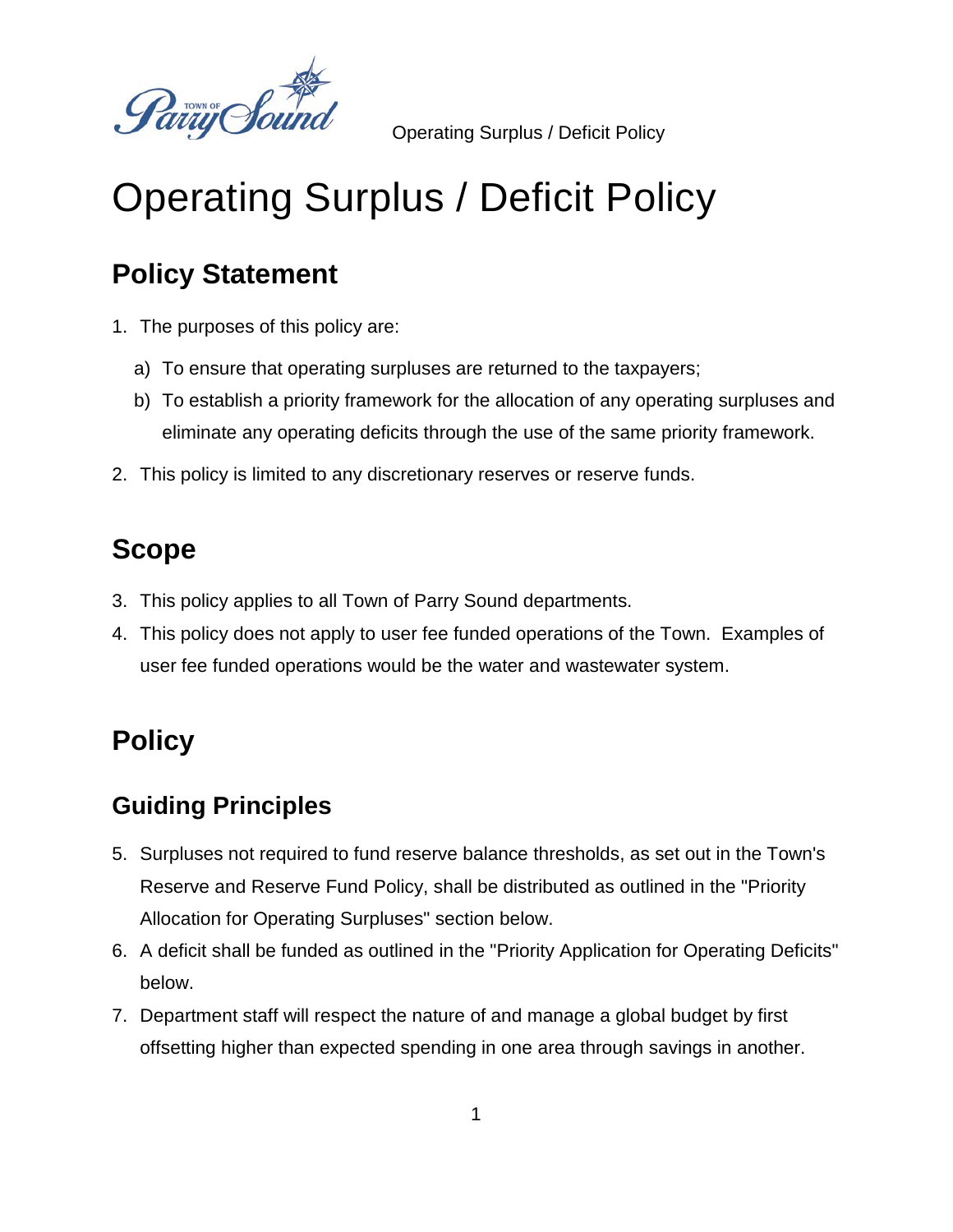

Operating Surplus / Deficit Policy

#### **Priority Allocation for Operating Surpluses**

- 8. Certain Reserve Funds (as noted in paragraphs 9 a, b and c below) have been established with the primary source of funding as an allocation from operating surpluses. Each of these Reserve Funds have targeted upper limits.
- 9. The Director of Finance and POA Court Services / Treasurer is authorized to, subject to approval process in paragraph 11:
	- a) Transfer 30% of any operating surplus to the Tax Rate Stabilization Reserve until the upper limit of the fund as defined in the Reserve and Reserve Fund Policy is met;
	- b) Transfer 30% of any operating surplus to the Capital Replacement Reserve Fund until the upper limit of the fund as defined in the Capital Replacement Reserve Fund establishing by-law is reached;
	- c) Transfer 10% of any operating surplus to the Emergency Capital Asset Replacement Reserve until the upper limit as defined in the Reserve and Reserve Fund Policy is reached;
	- d) The remaining 30% of any operating surplus shall be allocated to reserves by the CAO and Director of Finance and POA Court Services in collaboration with the Senior Leadership Team. Where no reserve has been previously established, the Director of Finance and POA Court Services is authorized to create the necessary reserves. The creation of reserves shall be contingent on a review of budget obligations, which in the opinion of the CAO and the Director of Finance and POA Court Services are material;
	- e) If surplus funds still remain, the amount shall be carried forward to the subsequent years' budget in accordance with the provisions of the Municipal Act.